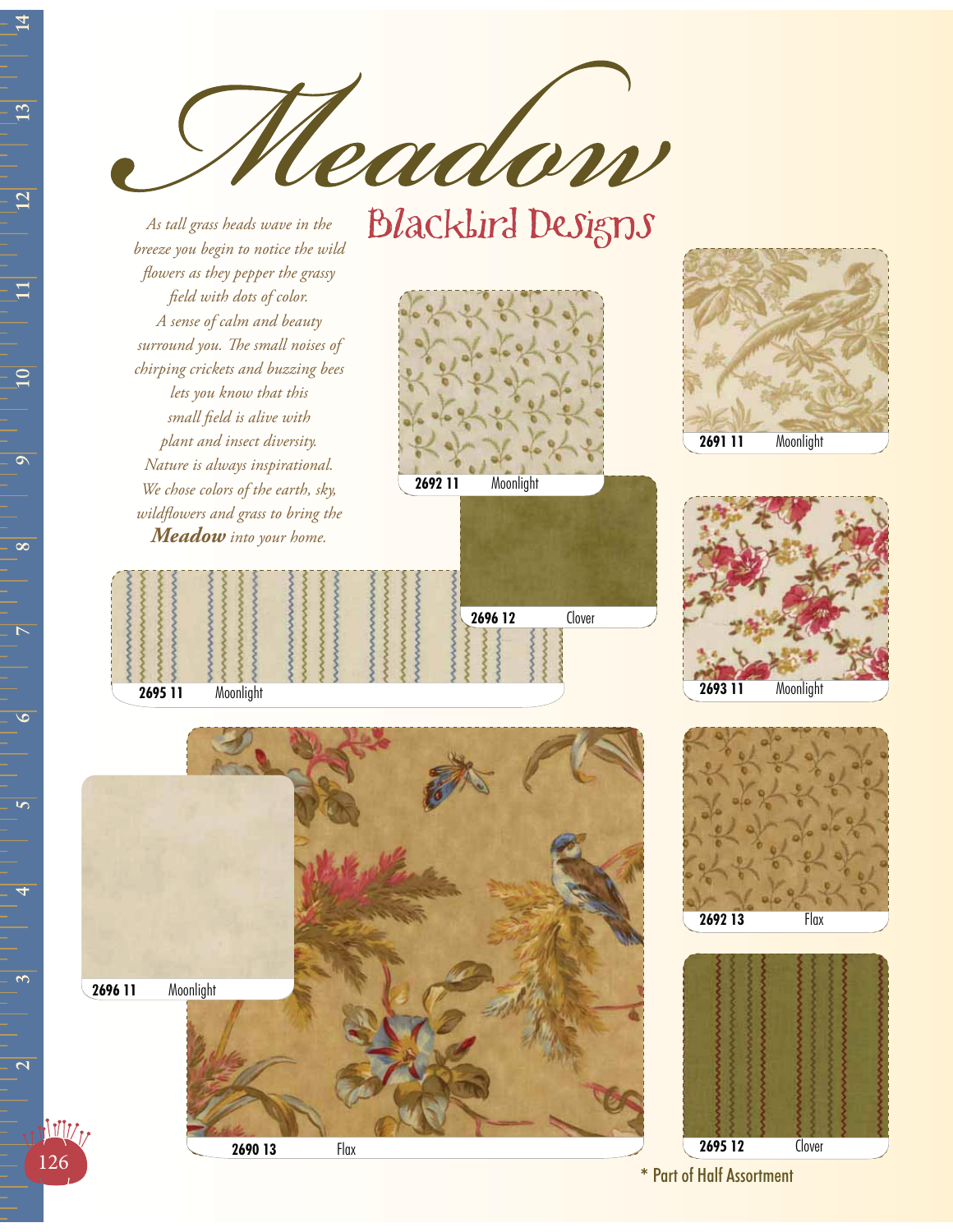PS2690 or PS2690G – Meadow Table Runner 12"x 48" Bed Runner 24"x 90" *2* projects *one pattern*















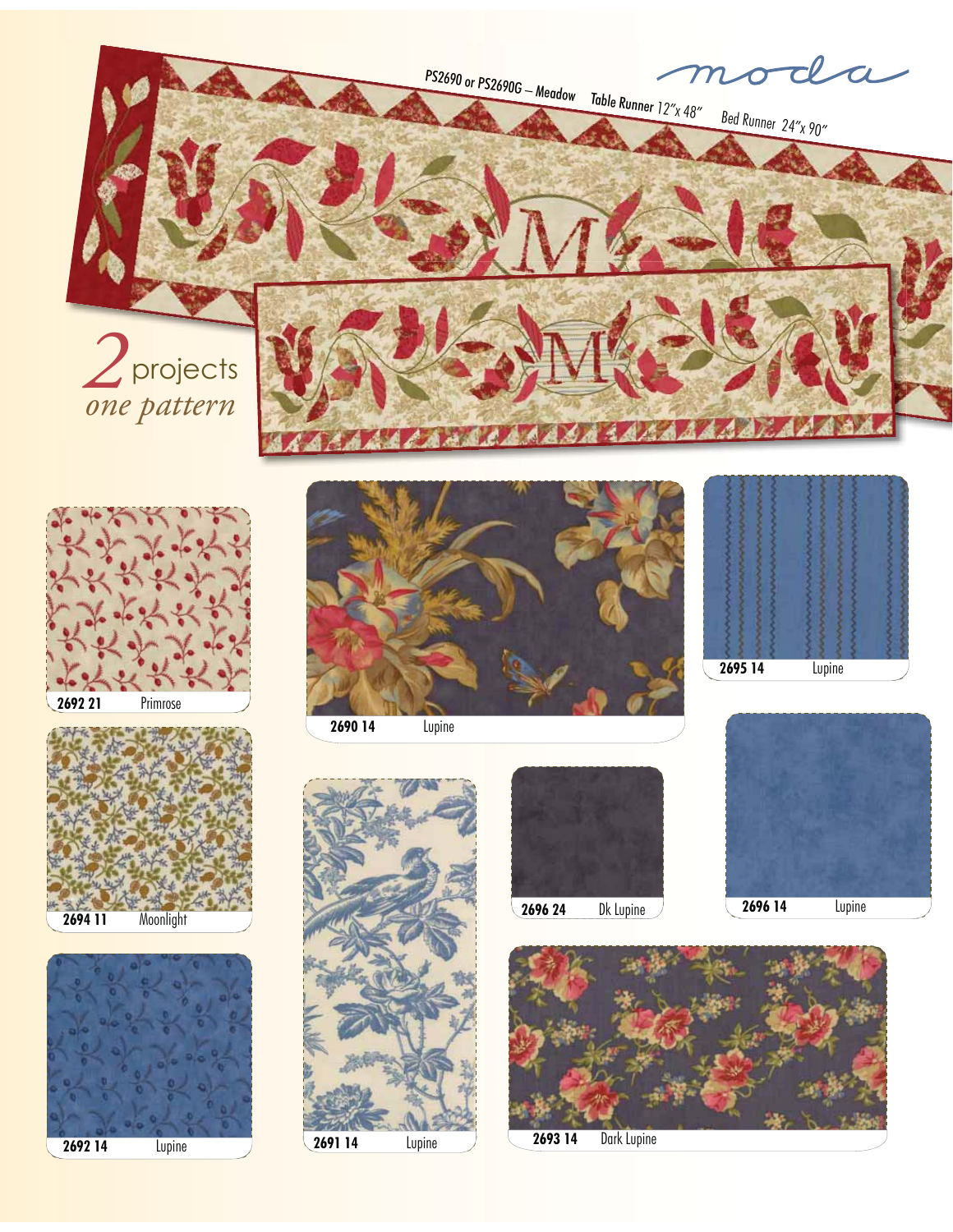









moda